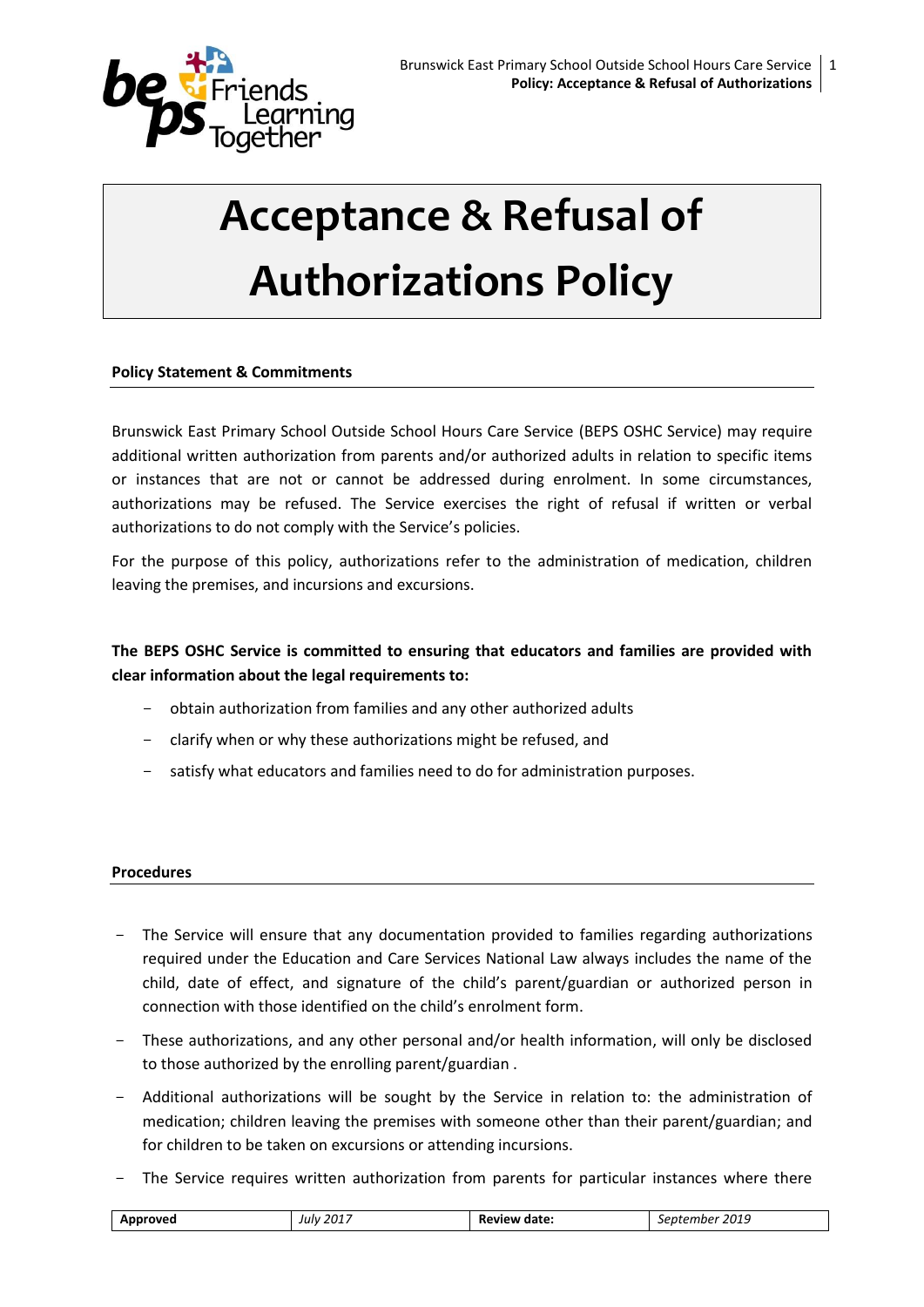may be risk associated. Families signing the enrolment form provide consent for these items, which includes a declaration of:

- any person authorized to consent to medical treatment or to authorize administration of medication to the child
- authority to administer prescribed medication in accordance with any medical management plan such as anaphylaxis, asthma or diabetic management or risk minimization
- authorization for the Service to seek medical treatment for the child from a registered medical practitioner, a hospital or an ambulance service, and transportation of the child by an ambulance service
- authorization for any person nominated by the parent to collect the child from the service
- any person authorized to give approval for an educator to take the child out of the service
- $-$  authority to access their own personal records
- authority for the Service to take and display photo, videos etc.

## **Administration of Medication – Acceptance & Refusal of Authorization**

The information below provides an overview of authorizations required in dealing with the administration of medication. Educators and families are asked to refer to the Service's **Dealing with Medical Conditions and Medication Policy** for detailed information on the administration of medication.

# **The following authorizations will be accepted for administering medication to children (regulation 93):**

 The parent/guardian has completed and signed an **Authority to Administer or Self-administer Medication** form on the day on which the medication is to be administered.

 Prescribed medications or medications accompanied by an **Emergency Action Plan,** a **Special Health Needs Support Plan** or an explanatory letter from the child's doctor will be administered by educators for the specified period.

- In the case of an emergency, consent is given verbally by a parent or a person named in the child's enrolment record as authorized to consent to the administration of medication, or where a parent or person named in the enrolment record cannot reasonably be contacted in the circumstances, a registered medical practitioner or an emergency services officer.
- $\boxtimes$  Despite regulation 93, medication may be administered to a child without authorization in the case of an anaphylaxis or asthma emergency, in compliance with regulation 94.

| Approved | 2017<br>Julv | Review date: | 2019<br>september |
|----------|--------------|--------------|-------------------|
|----------|--------------|--------------|-------------------|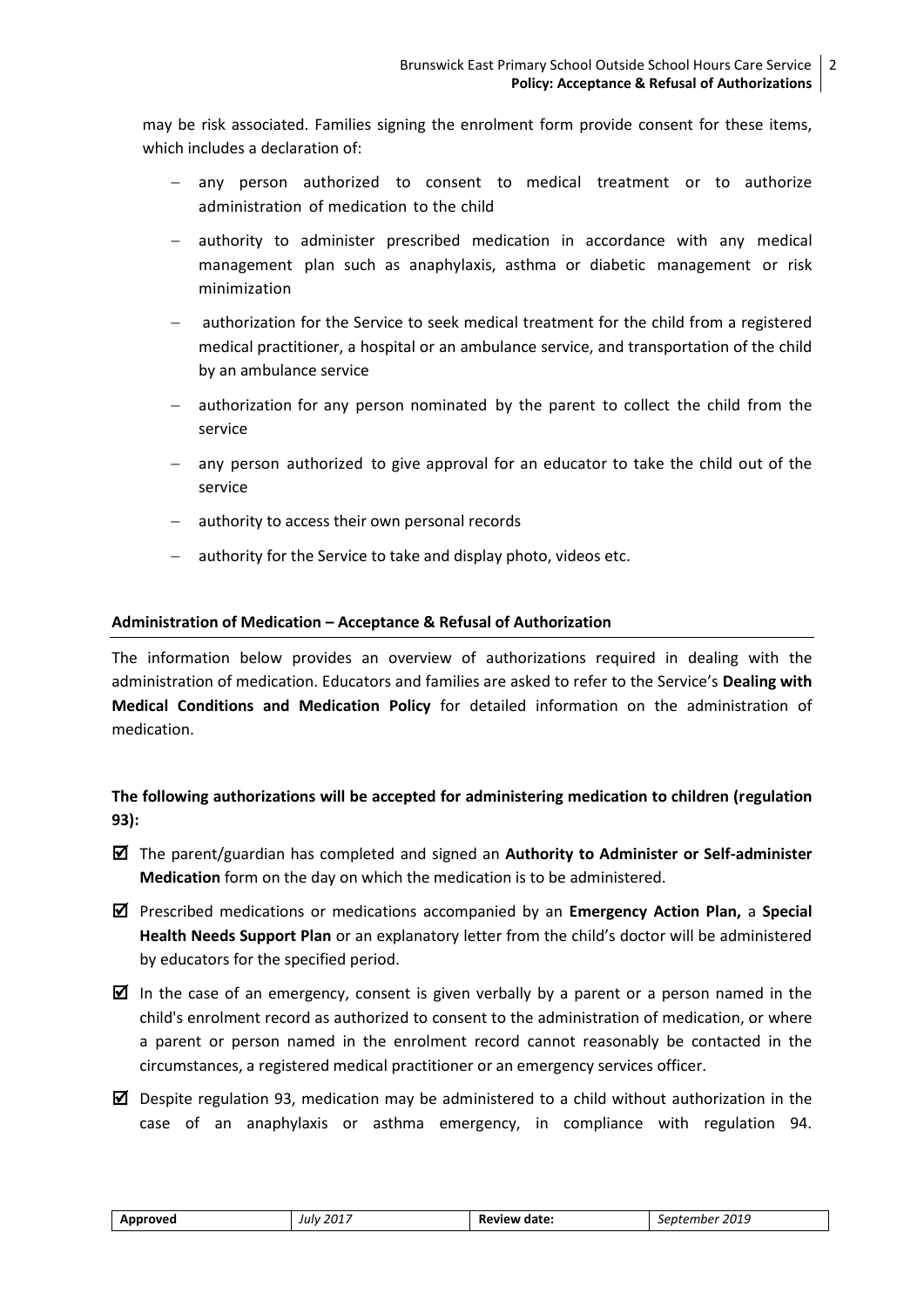## **The following authorizations are not acceptable:**

- Educators will not administer any medication where permission has not been authorized.
- The Service will not accept authorization from a parent who is prohibited by a court order from having contact with the child.
- $\boxtimes$  Educators will not administer medications to children without written parental/guardian authority, including if the form is incomplete, not signed or not dated.
- $\boxtimes$  Educators will not administer non-prescribed medications that are required for more than one day without written medical authority.
- Educators will not administer any treatment without first receiving appropriate professional training.
- $\Sigma$  The Service will not provide education and care to children who require a care regime that uses medical procedures, before they are appropriately and professionally trained and feel confident and comfortable with that training and the process for administering any required medication, even if the family asks them to do so and offers to train educators in using personal equipment.
- $\boxtimes$  The Service will not provide education and care to a child with special health needs without a risk minimization plan being completed upon enrolment of the child.
- The Service will not accept a child for education and care without their prescribed medication.
- Authorization will not be accepted if the 'Authority to Administer or Self-administer Medication' form is incomplete, not dated, not signed, or where the form has been completed, dated and signed by someone other than the approved person/s authorized on the child's enrolment form as being authorized to give permission for the Service to administer medication.

## **Children Leaving the Premises Acceptance & Refusal of Authorization**

The information below provides an overview of authorizations required for children leaving the service with someone other than their parent/guardian. Educators and families are asked to refer to the Service's **Delivery and Collection of Children Policy** for detailed information on the delivery and collection of children.

# **The following authorizations will be accepted for collecting children from the Service (regulation 99):**

- $\boxtimes$  The parent/guardian has provided written and signed Authorization for another person other than the child's parent/guardian to collect the child. An email or a letter from the parent/guardian on or before the day is required.
- $\boxtimes$  Any request from a family to authorize a person to collect their child from the service is subject to that person being over the age of 18 years.
- If someone other than the enrolling parent/guardian arrives to collect the child, and the parent has not informed the Service of this in writing, the Coordinator will confirm whether that person has been authorized previously on the enrolment form and contact the enrolling

|--|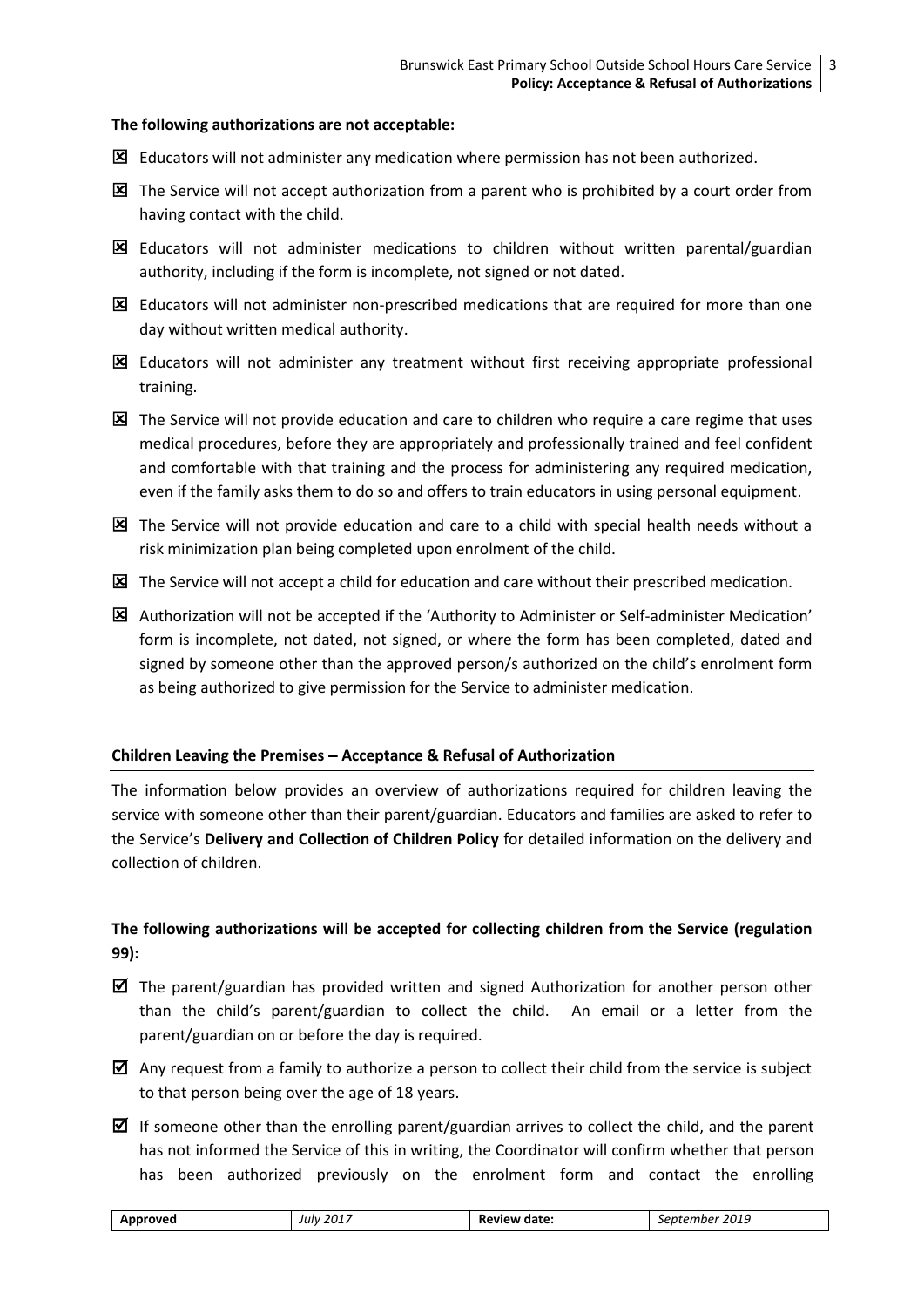parent/guardian for their permission in writing (e.g. via fax or email). Where the person has not been identified as authorized on the child's enrolment form, the enrolling parent/guardian will be contacted to provide written consent, and to provide a description of the person concerned, who will then be required to provide proof of their identity.

- $\boxtimes$  A child may be given into the care of a registered medical practitioner, hospital or ambulance service or taken outside of the premises due to to a medical emergency or where the child requires hospital or ambulance care or treatment. Under these circumstances, authorization on the child's enrolment form for the Service to seek medical treatment for a child from a registered medical practitioner, hospital or ambulance service, and transportation of the child by an ambulance service, will have been sought during enrolment.
- $\boxtimes$  In an emergency situation the Service may be required to undertake an off-site evacuation and guide all children to the off-site evacuation point. Under these circumstances, authorization on the child's enrolment form for the Service to take children off site in an emergency evacuation will have been sought during enrolment.

## **The following authorizations are not acceptable:**

- $\boxtimes$  The Service will not accept authorization from a parent who is prohibited by a court order from having contact with the child.
- $\boxtimes$  Under no circumstance will a child be permitted to leave the Service unaccompanied, even if the authorized parent/guardian has requested the Service to allow this (e.g. for the child to walk home).

# **Children Being Taken on Excursions – Acceptance & Refusal of Authorization**

The following information provides an overview of authorizations required for children to be taken on excursions or regular outings from the Service as part of the education and care program provided. Educators and families are asked to refer to the Service's **Excursion Policy** for detailed information on excursions.

# **The following authorizations will be accepted for children to leave the premises (regulation 102)**

- The parent/guardian has completed and signed an **Excursion Permission** form prior to the day of the excursion, which includes emergency contact details particular to the day of the excursion for that child.
- If not the parent/guardian, an adult who is authorized to give approval for an educator to take the child out of the service has provided a completed and signed **Excursion Permission** form

| pproved،<br>" | 2017<br>Julv | date.<br>Review | 2019<br>September |
|---------------|--------------|-----------------|-------------------|